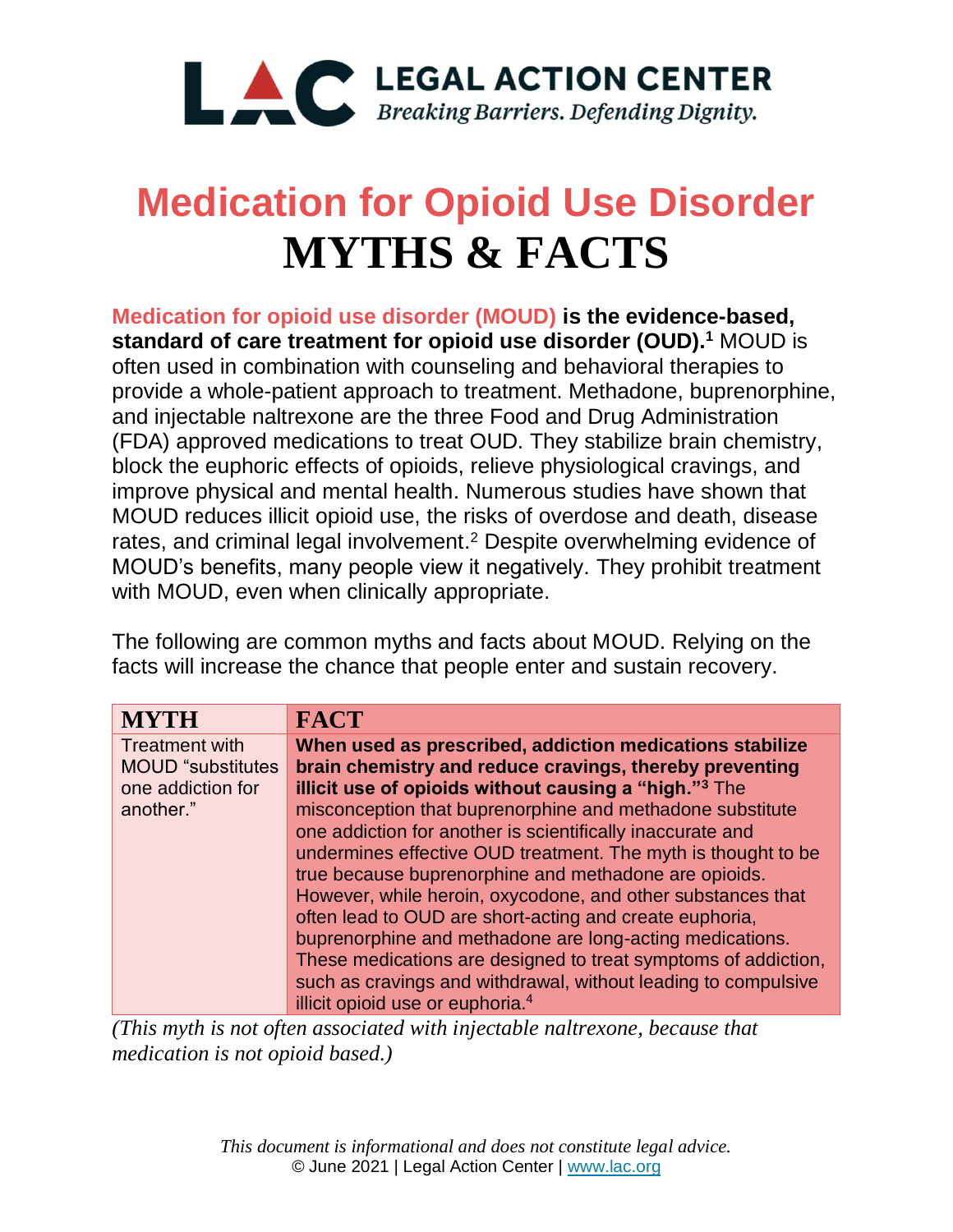| <b>MYTH</b>       | <b>FACT</b>                                                                |
|-------------------|----------------------------------------------------------------------------|
| Addiction         | It is well-accepted that treatment with MOUD is the central                |
| medications are a | component of successful long-term recovery for many                        |
| "crutch" that     | people with OUD. Recovery is "a process of change through                  |
| prevent "true     | which individuals improve their health and wellness, live self-            |
| recovery."        | directed lives, and strive to reach their full potential." <sup>5</sup> By |
|                   | stabilizing brain chemistry, relieving withdrawal, and stemming            |
|                   | cravings, MOUD also provides space to work on other aspects                |
|                   | of recovery. Importantly, MOUD is beneficial on its own. <sup>6</sup>      |
|                   | Evidence shows that treatment with just methadone or                       |
|                   | buprenorphine is more beneficial than counseling and supportive            |
|                   | services with or without medication. <sup>7</sup>                          |

| <b>MYTH</b>            | <b>FACT</b>                                                                    |
|------------------------|--------------------------------------------------------------------------------|
| <b>MOUD</b> should not | The length of treatment with MOUD is a decision that should                    |
| be long-term.          | be made by an individual in treatment in conjunction with                      |
|                        | their clinician. There is no one-size-fits-all duration for                    |
|                        | <b>MOUD.</b> The Substance Abuse and Mental Health Services                    |
|                        | Administration ("SAMHSA") treatment protocols advise against                   |
|                        | "arbitrary time limits on the duration of treatment with OUD                   |
|                        | medication." <sup>8</sup> Instead, individuals in treatment should continue to |
|                        | take methadone and buprenorphine for the amount of time they                   |
|                        | want to, unless there is a medical reason to change their course               |
|                        | of treatment. <sup>9</sup> Evidence shows that tapering or discontinuing       |
|                        | medication leads to very high rates of relapse, and that the "best"            |
|                        | results occur when a patient receives medication for as long as it             |
|                        | provides a benefit."10                                                         |
|                        |                                                                                |

| <b>MYTH</b>       | <b>FACT</b>                                                                |
|-------------------|----------------------------------------------------------------------------|
| Requiring people  | Requiring people to stop taking their addiction medications                |
| to taper off MOUD | is counter-productive and increases the risk of relapse. <sup>11</sup>     |
| helps them get    | Decisions about MOUD treatment should come from an                         |
| healthy faster.   | individual and their clinician. SAMSHA explains that "forcing a            |
|                   | patient to taper off of medication for nonmedical reasons or               |
|                   | because of ongoing substance misuse is generally                           |
|                   | inappropriate." <sup>12</sup> If someone in treatment is forced to stop or |
|                   | taper their methadone or buprenorphine, they will often                    |
|                   | experience the symptoms of OUD, including cravings. Their                  |
|                   | tolerance to opioids also will decrease, which means that if they          |
|                   | resume illicit opioid use, they are at greatly increased risk of           |
|                   | relapse that could result in a life-threatening or deadly                  |
|                   | overdose. $13$                                                             |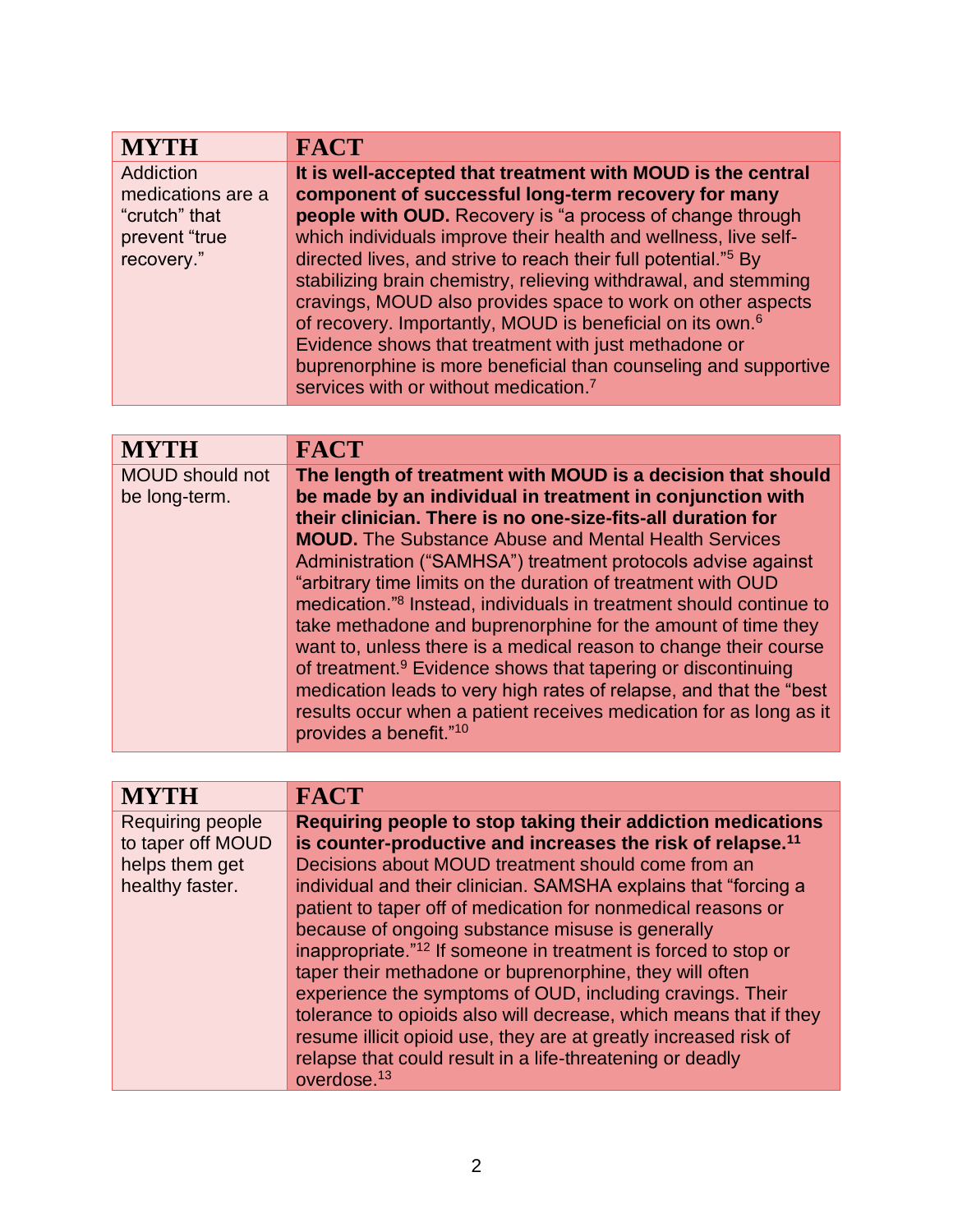| <b>MYTH</b>                                                                                         | <b>FACT</b>                                                                                                                                                                                                                                                                                                                                                                                                                                                                                                                                                                                                                                                                                                                                                                                                                                                               |
|-----------------------------------------------------------------------------------------------------|---------------------------------------------------------------------------------------------------------------------------------------------------------------------------------------------------------------------------------------------------------------------------------------------------------------------------------------------------------------------------------------------------------------------------------------------------------------------------------------------------------------------------------------------------------------------------------------------------------------------------------------------------------------------------------------------------------------------------------------------------------------------------------------------------------------------------------------------------------------------------|
| <b>Stopping MOUD</b><br>and later resuming<br>it is a sign that<br><b>MOUD</b> is not<br>effective. | OUD is a chronic brain disease that leads to significant<br>changes in brain structure and function. <sup>14</sup> These changes to<br>the brain can persist for many years, even after stopping<br>illicit opioid use. <sup>15</sup> MOUD stabilizes changes to the brain<br>caused by OUD and stem symptoms like cravings, but does not<br>permanently reverse these changes. Therefore, people who<br>discontinue medications $-$ by choice or by force $-$ often have<br>recurrent symptoms, like cravings or withdrawal, and may need<br>to restart medication treatment. Resuming MOUD is not a sign of<br>failed treatment or moral weakness, but rather a sign of a<br>patient's commitment to recovery. Restarting medication after a<br>period of discontinuation is common among patients with OUD<br>and encouraged by professional guidelines. <sup>16</sup> |

| <b>MYTH</b>           | <b>FACT</b>                                                             |
|-----------------------|-------------------------------------------------------------------------|
| Courts are in a       | As with other chronic medical disorders, decisions about                |
| better position       | OUD treatment should be tailored to an individual's needs               |
| than doctors to       | and based on shared decision making between the                         |
| decide appropriate    | individual and their clinician. <sup>17</sup> Just as judges, probation |
| <b>OUD</b> treatment. | officers, employers, and family court practitioners would not           |
|                       | decide that a person should treat their diabetes through exercise       |
|                       | and diet alone and instruct them to stop taking insulin, these          |
|                       | same actors are not trained to make medical decisions with              |
|                       | respect to MOUD.                                                        |

| <b>MYTH</b>          | <b>FACT</b>                                                                |
|----------------------|----------------------------------------------------------------------------|
| People should        | Positive urine test results for illicit substances are not, in             |
| stop treatment with  | themselves, a clinical rationale for discontinuing MOUD.                   |
| MOUD if they have    | Illicit opioid use while in treatment with MOUD may actually               |
| a positive drug test | suggest that the prescribed dose is inadequate and should be               |
| for illicit          | increased. <sup>18</sup> The use of non-opioid substances is not a sign of |
| substances.          | MOUD treatment failure, because MOUD effectively treats only               |
|                      | OUD – not other substance use disorders. A positive drug test              |
|                      | for other substances may be a sign that the individual needs               |
|                      | additional supports tailored to those substances. Programs that            |
|                      | routinely discontinue treatment for positive urine screens are not         |
|                      | following the standard of care. <sup>19</sup>                              |
|                      |                                                                            |